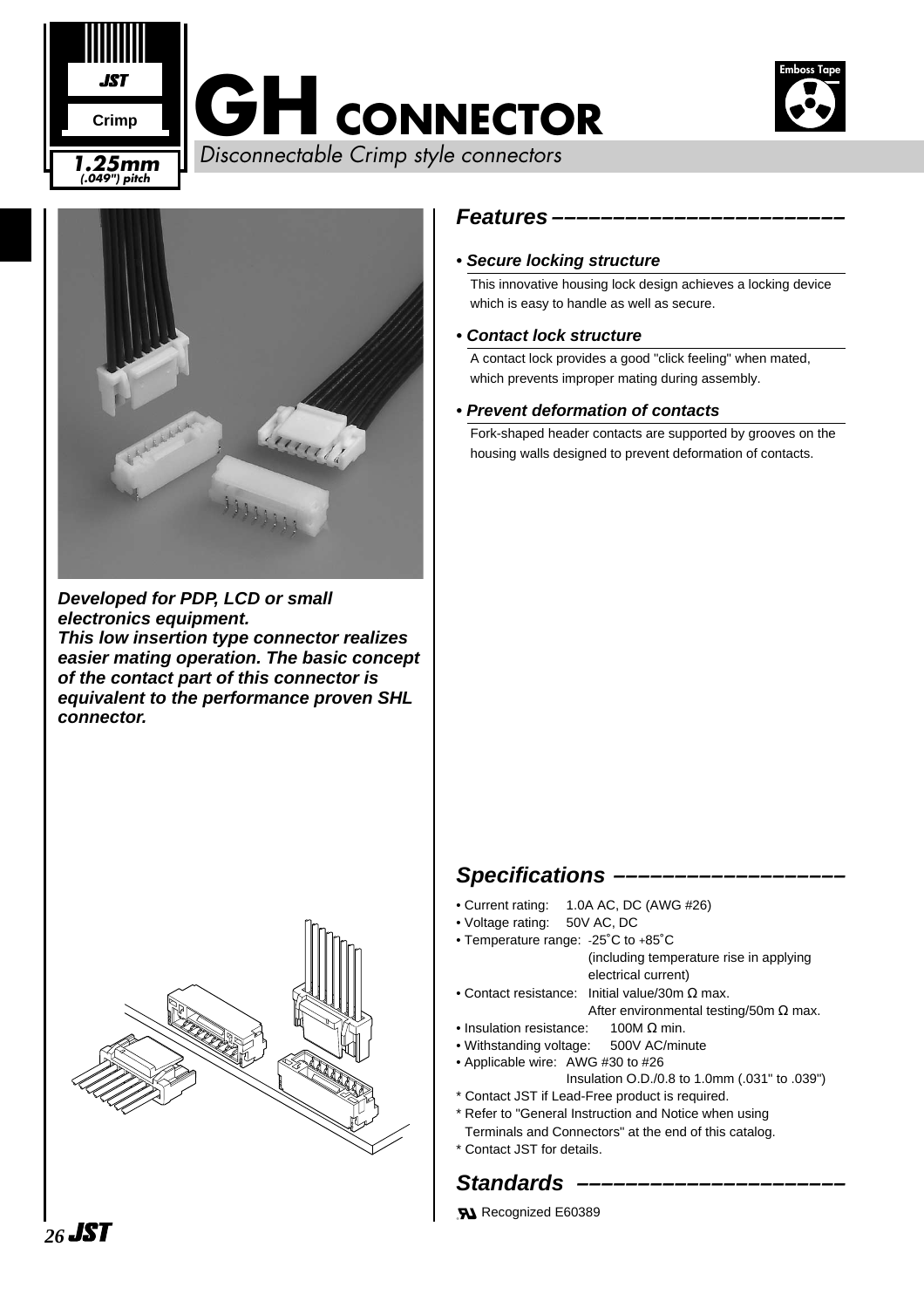#### **Contact –––––––––––––––––––––––––––––––––––––––––––––––––––––––––––––––––**



|                            |                             | Applicable wire | Insulation O.D.          | $Q'$ ty / reel |  |  |
|----------------------------|-----------------------------|-----------------|--------------------------|----------------|--|--|
| Model No.                  | mm <sup>2</sup>             | AWG#            | mm(in.)                  |                |  |  |
| <b>SSHL-002T-P0.2</b>      | 0.05 to 0.13                | $30$ to $26$    | 0.8 to 1.0(.031 to .039) | 23,000         |  |  |
|                            |                             |                 |                          |                |  |  |
| <b>Material and Finish</b> |                             |                 |                          |                |  |  |
|                            | Phosphor bronze, tin-plated |                 |                          |                |  |  |

Housing



#### **Shrouded header**



| Top entry type<br><b>BM02B-GHS-TBT</b><br>BM03B-GHS-TBT<br><b>BM04B-GHS-TBT</b><br><b>BM05B-GHS-TBT</b><br><b>BM06B-GHS-TBT</b><br><b>BM07B-GHS-TBT</b><br>BM08B-GHS-TBT<br><b>BM09B-GHS-TBT</b> | Side entry type<br>SM02B-GHS-TB<br>SM03B-GHS-TB<br>SM04B-GHS-TB<br>SM05B-GHS-TB<br>SM06B-GHS-TB<br>SM07B-GHS-TB<br>SM08B-GHS-TB | A<br>1.25(.049)<br>2.50(.098)<br>3.75(.148)<br>5.00(.197)<br>6.25(.246)<br>7.50(.295)<br>8.75(.344) | B<br>5.75(.226)<br>7.00(.276)<br>8.25(.325)<br>9.50(.374)<br>10.75(.423)<br>12.00(.472)<br>13.25(.522) | $Q'$ ty /<br>reel<br>2,500<br>2,500<br>2,500<br>2,500<br>2,500<br>2,500<br>2,500            |  |  |
|--------------------------------------------------------------------------------------------------------------------------------------------------------------------------------------------------|---------------------------------------------------------------------------------------------------------------------------------|-----------------------------------------------------------------------------------------------------|--------------------------------------------------------------------------------------------------------|---------------------------------------------------------------------------------------------|--|--|
|                                                                                                                                                                                                  |                                                                                                                                 |                                                                                                     |                                                                                                        |                                                                                             |  |  |
|                                                                                                                                                                                                  |                                                                                                                                 |                                                                                                     |                                                                                                        |                                                                                             |  |  |
|                                                                                                                                                                                                  |                                                                                                                                 |                                                                                                     |                                                                                                        |                                                                                             |  |  |
|                                                                                                                                                                                                  |                                                                                                                                 |                                                                                                     |                                                                                                        |                                                                                             |  |  |
|                                                                                                                                                                                                  |                                                                                                                                 |                                                                                                     |                                                                                                        |                                                                                             |  |  |
|                                                                                                                                                                                                  |                                                                                                                                 |                                                                                                     |                                                                                                        |                                                                                             |  |  |
|                                                                                                                                                                                                  |                                                                                                                                 |                                                                                                     |                                                                                                        |                                                                                             |  |  |
|                                                                                                                                                                                                  |                                                                                                                                 |                                                                                                     |                                                                                                        |                                                                                             |  |  |
|                                                                                                                                                                                                  | SM09B-GHS-TB                                                                                                                    | 10.00(.394)                                                                                         | 14.50(.571)                                                                                            | 2,500                                                                                       |  |  |
| <b>BM10B-GHS-TBT</b>                                                                                                                                                                             | SM10B-GHS-TB                                                                                                                    | 11.25(.443)                                                                                         | 15.75(.620)                                                                                            | 2,500                                                                                       |  |  |
| BM11B-GHS-TBT                                                                                                                                                                                    | SM11B-GHS-TB                                                                                                                    | 12.50(.492)                                                                                         | 17.00(.669)                                                                                            | 2,500                                                                                       |  |  |
| <b>BM12B-GHS-TBT</b>                                                                                                                                                                             | SM12B-GHS-TB                                                                                                                    | 13.75(.541)                                                                                         | 18.25(.719)                                                                                            | 2,500                                                                                       |  |  |
| <b>BM13B-GHS-TBT</b>                                                                                                                                                                             | SM13B-GHS-TB                                                                                                                    | 15.00(.591)                                                                                         | 19.50(.768)                                                                                            | 2,500                                                                                       |  |  |
| <b>BM14B-GHS-TBT</b>                                                                                                                                                                             | SM14B-GHS-TB                                                                                                                    | 16.25(.640)                                                                                         | 20.75(.817)                                                                                            | 2,500                                                                                       |  |  |
| <b>BM15B-GHS-TBT</b>                                                                                                                                                                             | SM15B-GHS-TB                                                                                                                    | 17.50(.689)                                                                                         | 22.00(.866)                                                                                            | 2,500                                                                                       |  |  |
| <b>Material and Finish</b>                                                                                                                                                                       |                                                                                                                                 |                                                                                                     |                                                                                                        |                                                                                             |  |  |
|                                                                                                                                                                                                  |                                                                                                                                 |                                                                                                     |                                                                                                        | Contact: Phosphor bronze, copper-undercoated, tin-plated<br>Housing: PA9T, UL94V-0, natural |  |  |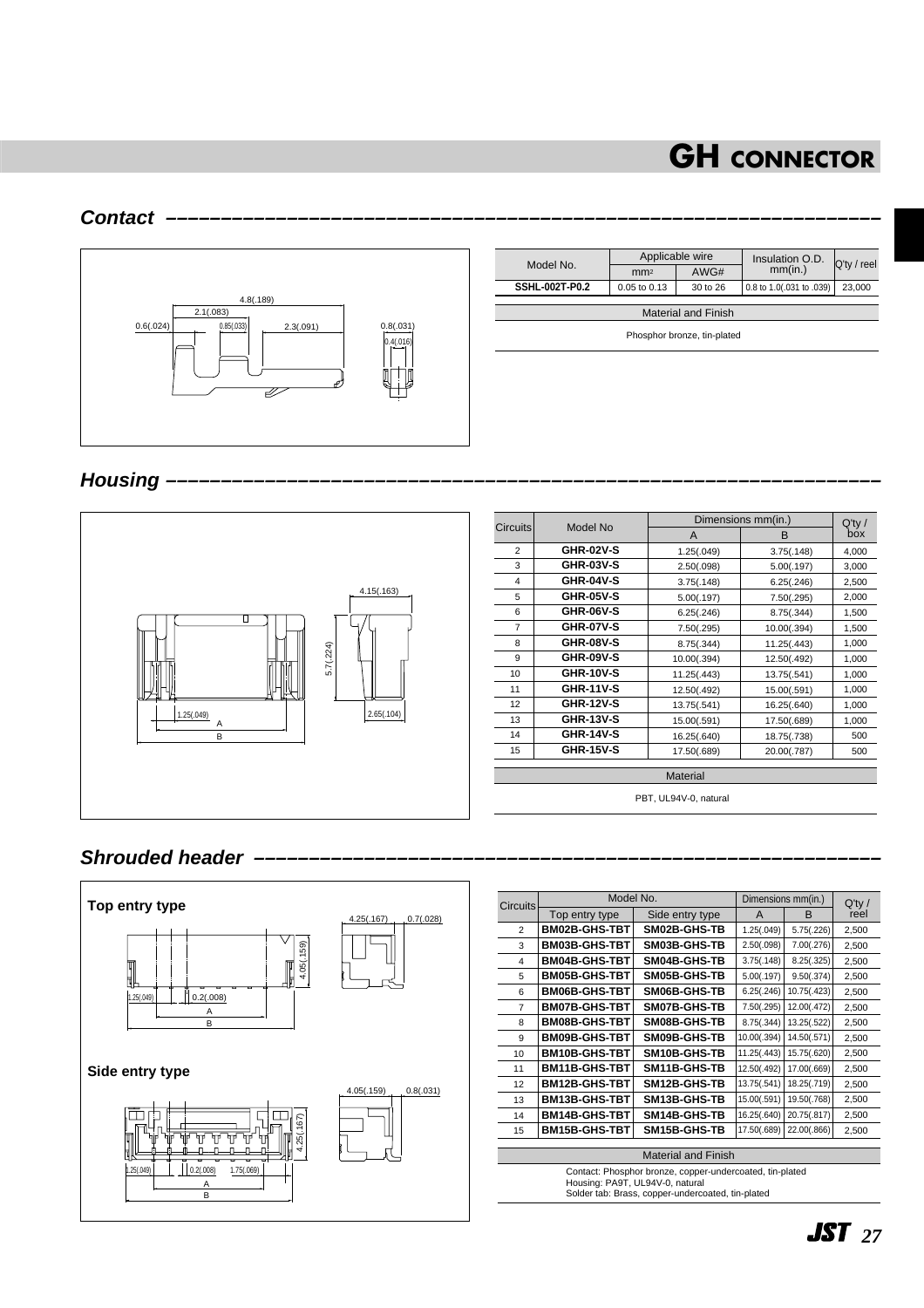#### **Taping specifications**



| <b>Circuits</b> | Dimensions mm(in.) | Reel dimensions<br>mm(in.) | $Q'$ ty /<br>reel |                |       |
|-----------------|--------------------|----------------------------|-------------------|----------------|-------|
|                 |                    | S                          | w                 | W <sub>1</sub> |       |
| $\mathcal{P}$   | 7.5(.295)          |                            | 16.0(.630)        | 17.5(.689)     | 2.500 |
| 3 to 9          | 11.5(.453)         |                            | 24.0(.945)        | 25.5(1.004)    | 2,500 |
| 10 to 12        | 14.2(.559)         | 28.4(1.118)                | 32.0(1.260)       | 33.5(1.319)    | 2,500 |
| 13 to 15        | 20.2(.795)         | 40.4(1.591)                | 44.0(1.732)       | 45.5(1.791)    | 2,500 |
| .               |                    |                            |                   |                |       |

| <b>Circuits</b> | Dimensions mm(in.) | Reel dimensions<br>mm(in.) | $Q'$ ty /<br>reel |                |       |  |
|-----------------|--------------------|----------------------------|-------------------|----------------|-------|--|
|                 |                    |                            | w                 | W <sub>1</sub> |       |  |
| 2 to 5          | 7.5(.295)          |                            | 16.0(0.630)       | 17.5(.689)     | 2,500 |  |
| 6 to 11         | 11.5(.453)         |                            | 24.0(.945)        | 25.5(1.004)    | 2,500 |  |
| 12 to 15        | 14.2(.559)         | 28.4(1.118)                | 32.0(1.260)       | 33.5(1.319)    | 2,500 |  |

Note:

1. Specifications conform to JIS C 0806. The tape width, connector loading recess square hole dimensions, etc. are determined by the number of circuits and external shape of the connector to be loaded.

2. Specifications are subject to change without prior notice.